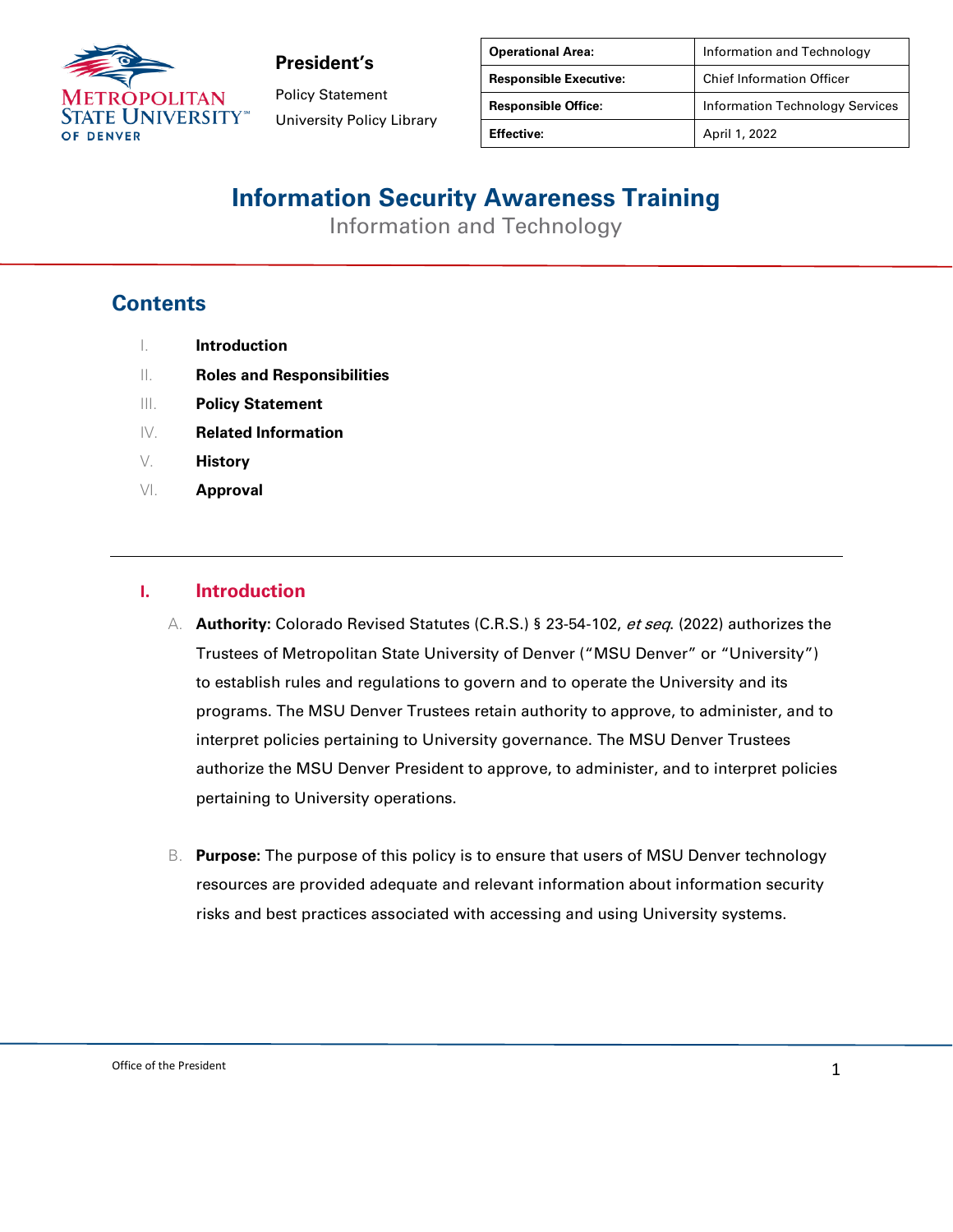

Policy Statement University Policy Library

| <b>Operational Area:</b>      | Information and Technology             |
|-------------------------------|----------------------------------------|
| <b>Responsible Executive:</b> | <b>Chief Information Officer</b>       |
| <b>Responsible Office:</b>    | <b>Information Technology Services</b> |
| Effective:                    | April 1, 2022                          |

# **Information Security Awareness Training**

Information and Technology

C. **Scope:** This policy applies to all individuals, including students, faculty, and staff, and contractors provided access to University data and information technology systems. These individuals must agree to abide by the Information Security Policies before accessing University systems and data. Role-based policies and procedures that apply to specific groups of users will be provided where applicable, in accordance with functional requirements and data classification.

#### **II. Roles and Responsibilities**

- A. **Responsible Executive:** Chief Information Officer
- B. **Responsible Administrator:** Chief Information Security Officer
- C. **Responsible Office:** Information Technology Services Office
- D. **Policy Contact:** Chief Information Security Officer, [msudenver.edu/technology](https://www.msudenver.edu/technology)

#### **III. Policy Statement**

All users of University computing systems will be required to participate in information security awareness training on at least an annual basis. All users employed by the University will be provided formal, security-awareness training, and all employees must pass an annual test of basic information security awareness skills. MSU Denver IT Services is responsible for reviewing the content of this training on an annual basis and for notifying users and their supervisors of minimum awareness training requirements.

Access to sensitive systems and privileged, user-account permissions is dependent on completion of relevant security awareness training. VPN access, ad hoc access to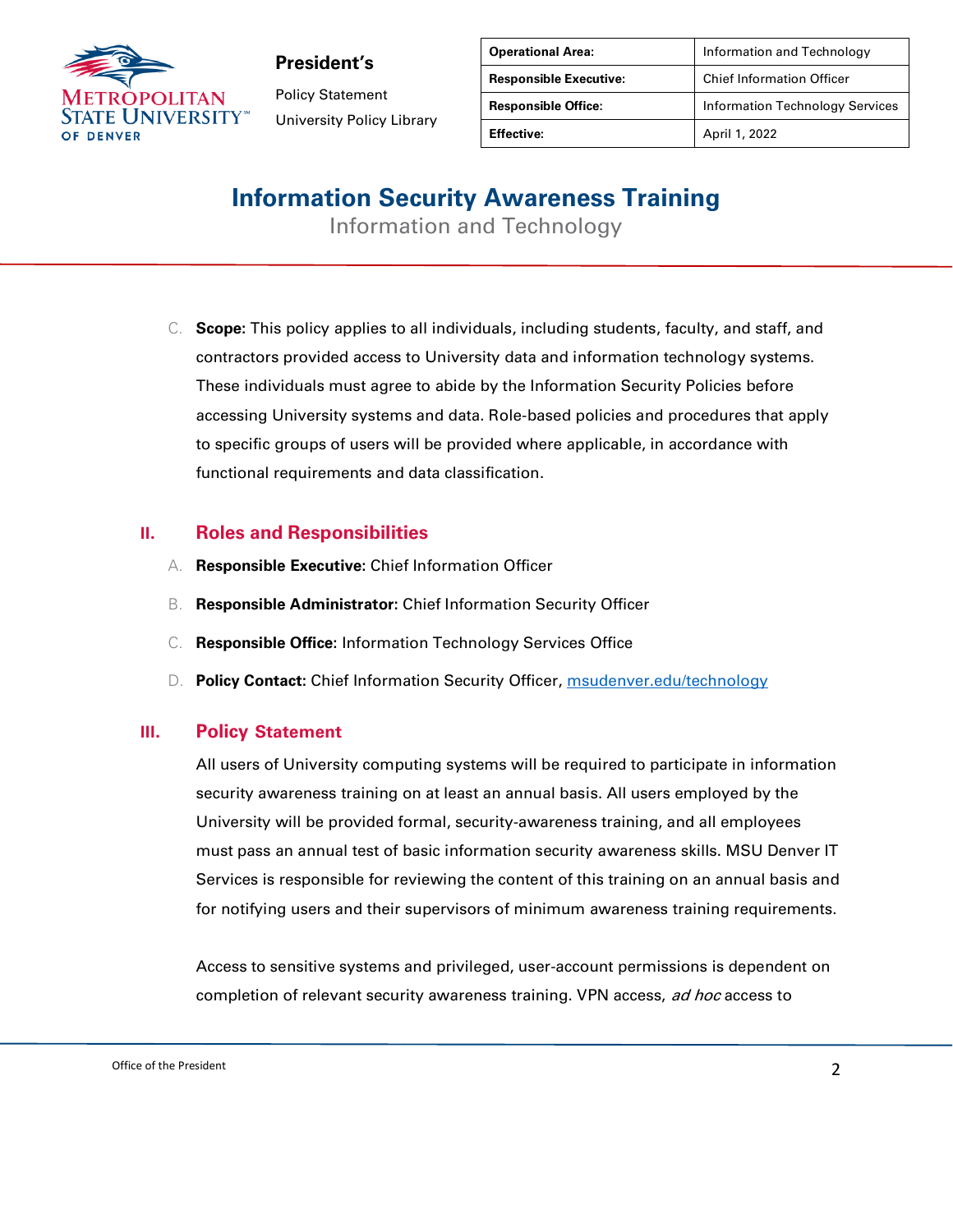

Policy Statement University Policy Library

| <b>Operational Area:</b>      | Information and Technology             |
|-------------------------------|----------------------------------------|
| <b>Responsible Executive:</b> | <b>Chief Information Officer</b>       |
| <b>Responsible Office:</b>    | <b>Information Technology Services</b> |
| <b>Effective:</b>             | April 1, 2022                          |

### **Information Security Awareness Training**

Information and Technology

Banner, and administrative computing accounts require completion of the basic annual security awareness training.

**Sanctions:** Adherence to MSU Denver information-security policies is mandatory and may be based on state or federal statute, contract language, or information-security standards. These policies are not intended to unreasonably interfere with system utilization. Individuals should contact the IT Service Desk to report security risks, violations of policy, or to make requests for exceptions or amendments to the policies. The Chief Information Security Officer (CISO) and other IT Services staff will respond to all reported security issues and will work with the policy subcommittee to allow for development of appropriate updates to policies. Violations of these policies may result in fitting administrative action up to and including revocation of system privileges, employee termination, or student expulsion.

### **IV. Related Information**

- A. MSU Denver Remote Access to Computing Systems Policy <https://www.msudenver.edu/policy/remote-access-to-computing-systems/>
- B. MSU Denver User Account (NetID) Management Policy <https://www.msudenver.edu/policy/user-accounts>
- C. Link to Banner mandatory training page [https://admin.fifoundry.net/met-state](https://admin.fifoundry.net/met-state-denver/sign_in#/)[denver/sign\\_in#/](https://admin.fifoundry.net/met-state-denver/sign_in#/)
- D. CRS 24-37.5-404.5. Institutions of higher education information security plans. Information security awareness training for employees of the institution of higher education to inform the employees, administrators, and users at the institution of higher education about the information security risks and the responsibility of